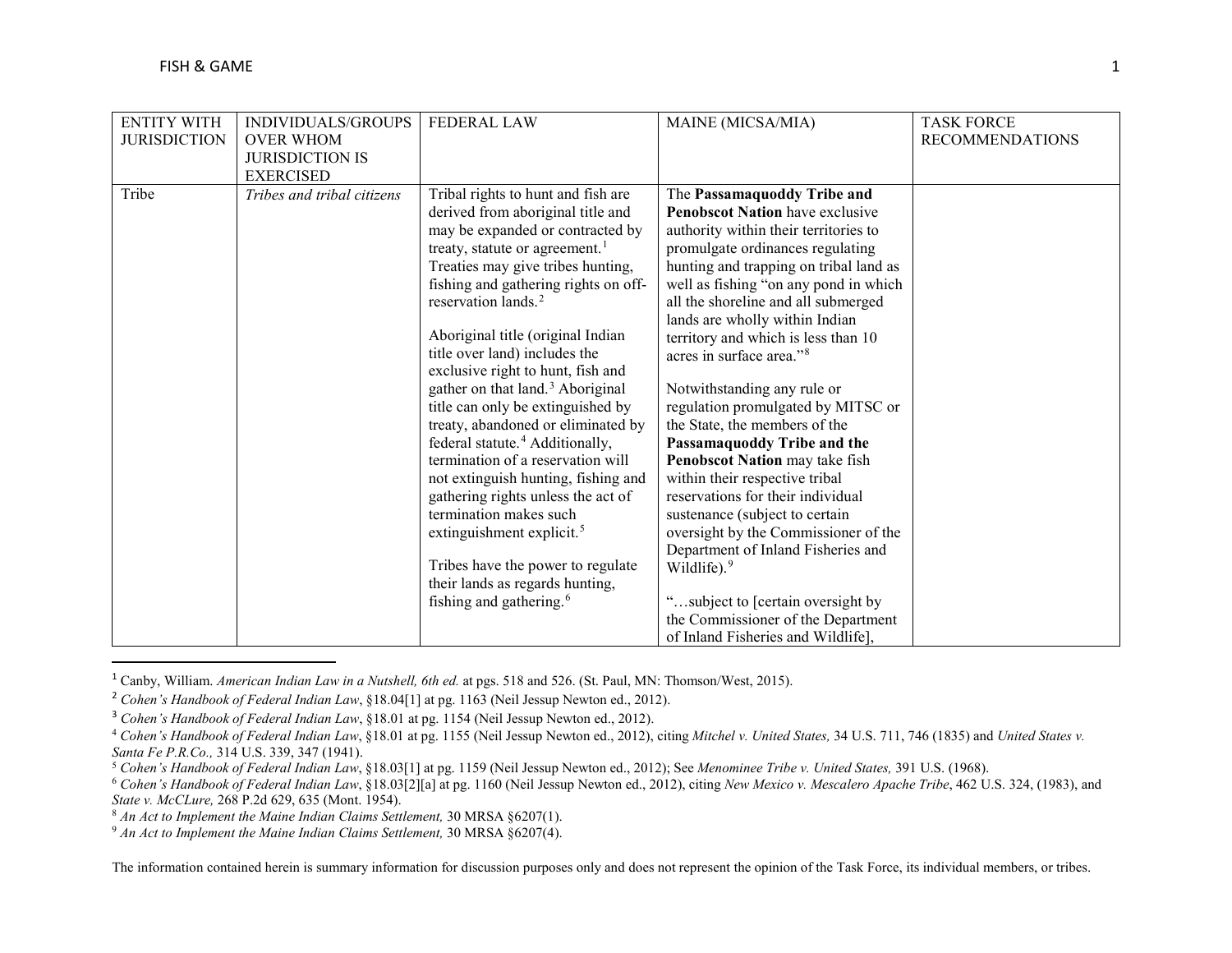l

<span id="page-1-6"></span><span id="page-1-5"></span><span id="page-1-4"></span><span id="page-1-3"></span><span id="page-1-2"></span><span id="page-1-1"></span><span id="page-1-0"></span>

|                     | Courts have found that tribes may               | ordinances may include special                |  |
|---------------------|-------------------------------------------------|-----------------------------------------------|--|
|                     | regulate fishing by tribal members              | provisions for the sustenance of the          |  |
|                     | off tribal lands at "usual and                  | individual members of the                     |  |
|                     | accustomed" fishing places. <sup>7</sup>        | Passamaquoddy Tribe or the                    |  |
|                     |                                                 | <b>Penobscot Nation.</b> "10                  |  |
| Non-tribal citizens | Tribes have the authority to                    | Passamaquoddy Tribe and                       |  |
|                     | regulate the hunting, fishing and               | <b>Penobscot Nation tribal ordinances</b>     |  |
|                     | gathering activities of nonmembers              | regarding hunting and fishing within          |  |
|                     | on tribal land. <sup>11</sup> This includes the | their territories "shall be equally           |  |
|                     | authority to exclude non-citizens               | applicable, on a nondiscriminatory            |  |
|                     | from hunting, fishing and                       | basis, to all persons regardless of           |  |
|                     | gathering on tribal land. <sup>12</sup> While   | whether such person is a member of            |  |
|                     | tribes can use civil remedies to                | the respective tribe or nation" <sup>15</sup> |  |
|                     | enforce tribal laws and rules, tribes           |                                               |  |
|                     | do not have criminal enforcement                | MITSC has exclusive authority to              |  |
|                     | powers over non-citizens. <sup>13</sup>         | promulgate fishing rules or                   |  |
|                     |                                                 | regulations on ponds not under the            |  |
|                     | Courts have used the <i>Montana</i> test        | exclusive authority of the                    |  |
|                     | to examine the permissibility of                | Passamaquoddy Tribe or Penobscot              |  |
|                     | tribal hunting, fishing and                     | Nation, of which 50% or more of the           |  |
|                     | gathering laws and regulations                  | linear shoreline is in Indian territory;      |  |
|                     | governing non-tribal-citizens on                | any section of a river or stream, both        |  |
|                     | non-citizen owned fee lands. <sup>14</sup>      | sides of which are in Indian territory;       |  |
|                     |                                                 | and any section of a river or stream,         |  |
|                     |                                                 | one side of which is within Indian            |  |
|                     |                                                 | territory for a continuous length of a        |  |

<sup>7</sup> *Cohen's Handbook of Federal Indian Law*, §18.04[3][b] at pg. 1179(Neil Jessup Newton ed., 2012); ee *Settler v. Lameer,* 507 F.2d 231, 239 (9th Cir. 1974).

<sup>&</sup>lt;sup>10</sup> An Act to Implement the Maine Indian Claims Settlement, 30 MRSA §6207(1).<br><sup>11</sup> Cohen's Handbook of Federal Indian Law, §18.06[1] at pg. 1185 (Neil Jessup Newton ed., 2012); See Lower Brule Sioux Tribe v. State of Sout (8th Cir. 1997).

<sup>&</sup>lt;sup>12</sup> Cohen's Handbook of Federal Indian Law, §18.06[1] at pg. 1185 (Neil Jessup Newton ed., 2012); See *New Mexico v. Mescalero Apache Tribe*, 462 U.S. 324, 333 (1983) ("A tribe's power to exclude nonmembers entirely or to condition their presence on the reservation is equally well established"); and *Quechan v. Rowe*, 531 F.2d 408, 410 (9<sup>th</sup> Cir. 1976) ("In the absence of treaty provisions or congressional pronouncements to the contrary, the tribe has the inherent power to exclude non-members from the reservation.").<br><sup>13</sup> Cohen's Handbook of Federal Indian Law, §1

<sup>&</sup>lt;sup>14</sup> Montana v. United States, 450 U.S. 544, 565-566 (1981) (the Montana test examines whether a tribes has civil jurisdiction over a nonmember and is two part: (1) does the nontribal member in question have a consensual relationship with the tribe or its members that is related to the conduct at issue, or (2) does the conduct in question threaten the tribe's political integrity, economic security, or health or welfare); See *South Dakota v. Bourland*, 508 U.S. 679 (1993) for a more recent example of the application on the Montana test to tribal regulation of non-Indian hunting and fishing.

<sup>&</sup>lt;sup>15</sup> An Act to Implement the Maine Indian Claims Settlement, 30 MRSA §6207(1).

The information contained herein is summary information for discussion purposes only and does not represent the opinion of the Task Force, its individual members, or tribes.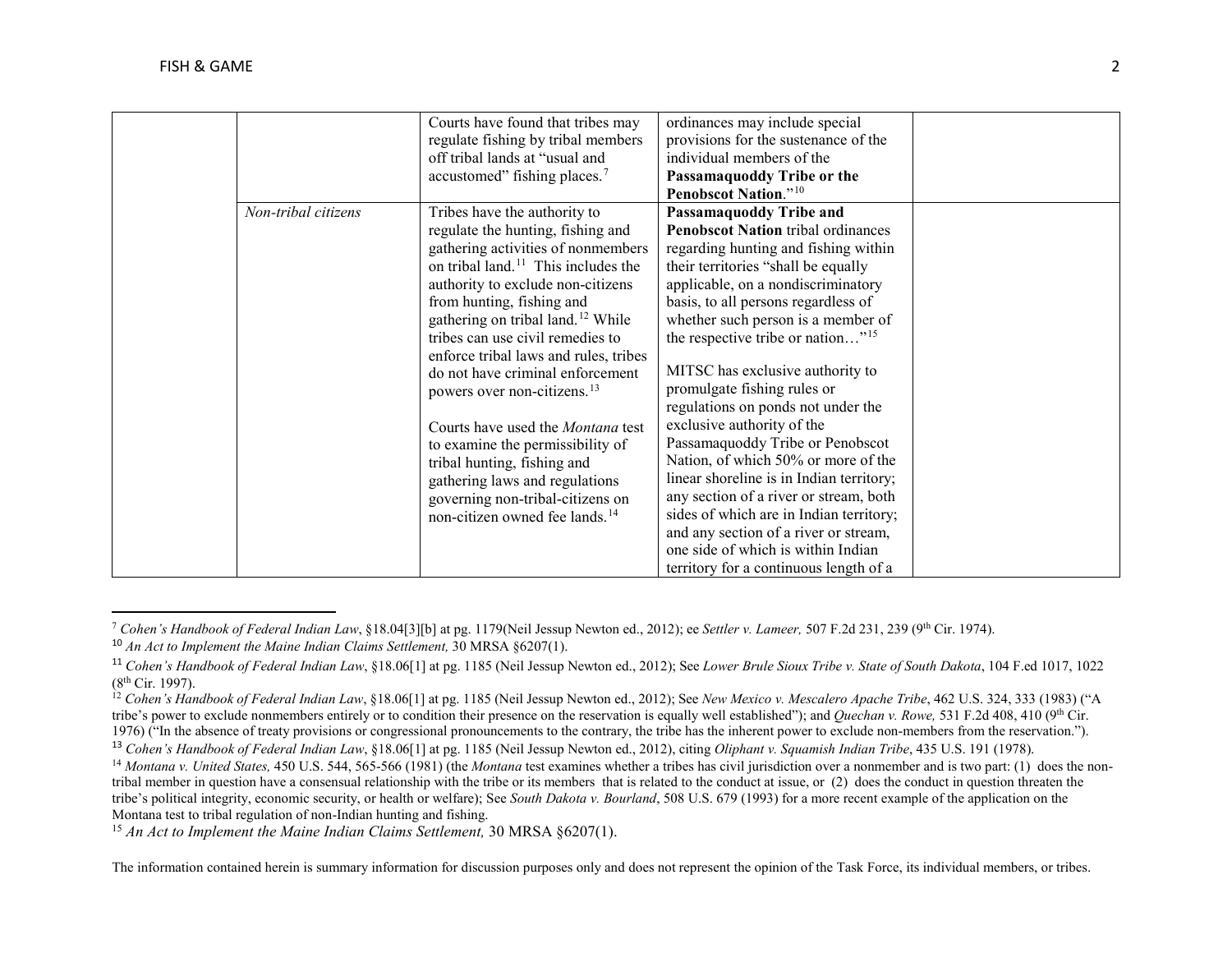$\overline{\phantom{a}}$ 

<span id="page-2-4"></span><span id="page-2-3"></span><span id="page-2-2"></span><span id="page-2-1"></span><span id="page-2-0"></span>

|       |                             |                                              | half mile or more. <sup>16</sup> Prior to the  |  |
|-------|-----------------------------|----------------------------------------------|------------------------------------------------|--|
|       |                             |                                              |                                                |  |
|       |                             |                                              | promulgation of such rules, state laws         |  |
|       |                             |                                              | and rules remain in effect <sup>17</sup> MITSC |  |
|       |                             |                                              | also had the authority to adopt rules          |  |
|       |                             |                                              | to regulate the horsepower and use of          |  |
|       |                             |                                              | motors on water less than 200 acres            |  |
|       |                             |                                              | in surface area and entirely within            |  |
|       |                             |                                              | Indian territory. <sup>18</sup>                |  |
|       |                             |                                              |                                                |  |
|       |                             |                                              | MITSC-promulgated regulations                  |  |
|       |                             |                                              | "shall be equally applicable on a              |  |
|       |                             |                                              | nondiscriminatory basis to all persons         |  |
|       |                             |                                              | regardless of whether such person is a         |  |
|       |                             |                                              | member of the Passamaquoddy Tribe              |  |
|       |                             |                                              | or Penobscot Nation. <sup>19</sup>             |  |
|       |                             |                                              |                                                |  |
| State | Tribes and tribal citizens. | States generally do not have the             | The Commissioner of Inland                     |  |
|       |                             | authority to regulate hunting,               | Fisheries and Wildlife has the                 |  |
|       |                             | fishing and gathering by tribal              | authority to conduct fish and wildlife         |  |
|       |                             | citizens on tribal lands and on              | surveys on Indian territory and                |  |
|       |                             | citizen-owned tribal fee land. <sup>20</sup> | waters, provided reasonable advance            |  |
|       |                             |                                              | notice is provided and the tribe is            |  |
|       |                             | While states may regulate hunting,           | provided the opportunity to                    |  |
|       |                             | fishing and gathering by tribal              | participate. The Commissioner, after           |  |
|       |                             | members off tribal land to some              | consultation with the tribe in question        |  |
|       |                             | degree, state conservation                   | and after a public hearing, may also           |  |
|       |                             | regulations applying to tribal               | impose measures upon tribal lands,             |  |
|       |                             | members off tribal lands must be             | including regulations, intended to             |  |
|       |                             | non discriminatory and must be               |                                                |  |
|       |                             |                                              |                                                |  |

<sup>16</sup> MITSC has promulgated certain fishing regulations. *See* "Fishing on Waters Under Jurisdiction of Maine Indian Tribal-State Commission," C.M.R. 94-409, ch. 201.

<sup>17</sup> An Act to Implement the Maine Indian Claims Settlement, 30 MRSA §6207(3). See also Mills v. Penobscot Nation, 861 F.3d 324 (1<sup>st</sup> Cir. 2017), in which the First Circuit reviewed two district court rulings made on cross motions for summary judgement. The First Circuit affirmed the district court ruling that the plain text of the MICSA and MIA regarding the extent of the Penobscot Indian Reservation was unambiguous and that the Reservation included islands in the Main Stem of the Penobscot River, but not the river itself. The Circuit Court reversed the district court ruling that determined that the MICSA provided the Nation with individual sustenance fishing rights in the entirety of the Maine Stem. The First Circuit determined that the judgment had been premature because the claim was not ripe and because the tribe lacked standing. The Court's decision rested on its determination that the Nation had suffered no harm and faced no imminent threat to substance fishing, which the state had long allowed.<br><sup>18</sup> An Act to Implement the Maine Indian Claims Settlement, 30 MRSA §6207(3-A).

<sup>19</sup> An Act to Implement the Maine Indian Claims Settlement, 30 MRSA §6207(3).<br><sup>20</sup> Cohen's Handbook of Federal Indian Law, §18.06[2] at pg. 1187 (Neil Jessup Newton ed., 2012) ("The states' ability to exercise concurrent reservation hunting fishing and gathering activities by members of the governing tribe is severely restricted"); See *New Mexico v. Mescalero Apache Tribe*, 462 U.S. 324 (1983).

The information contained herein is summary information for discussion purposes only and does not represent the opinion of the Task Force, its individual members, or tribes.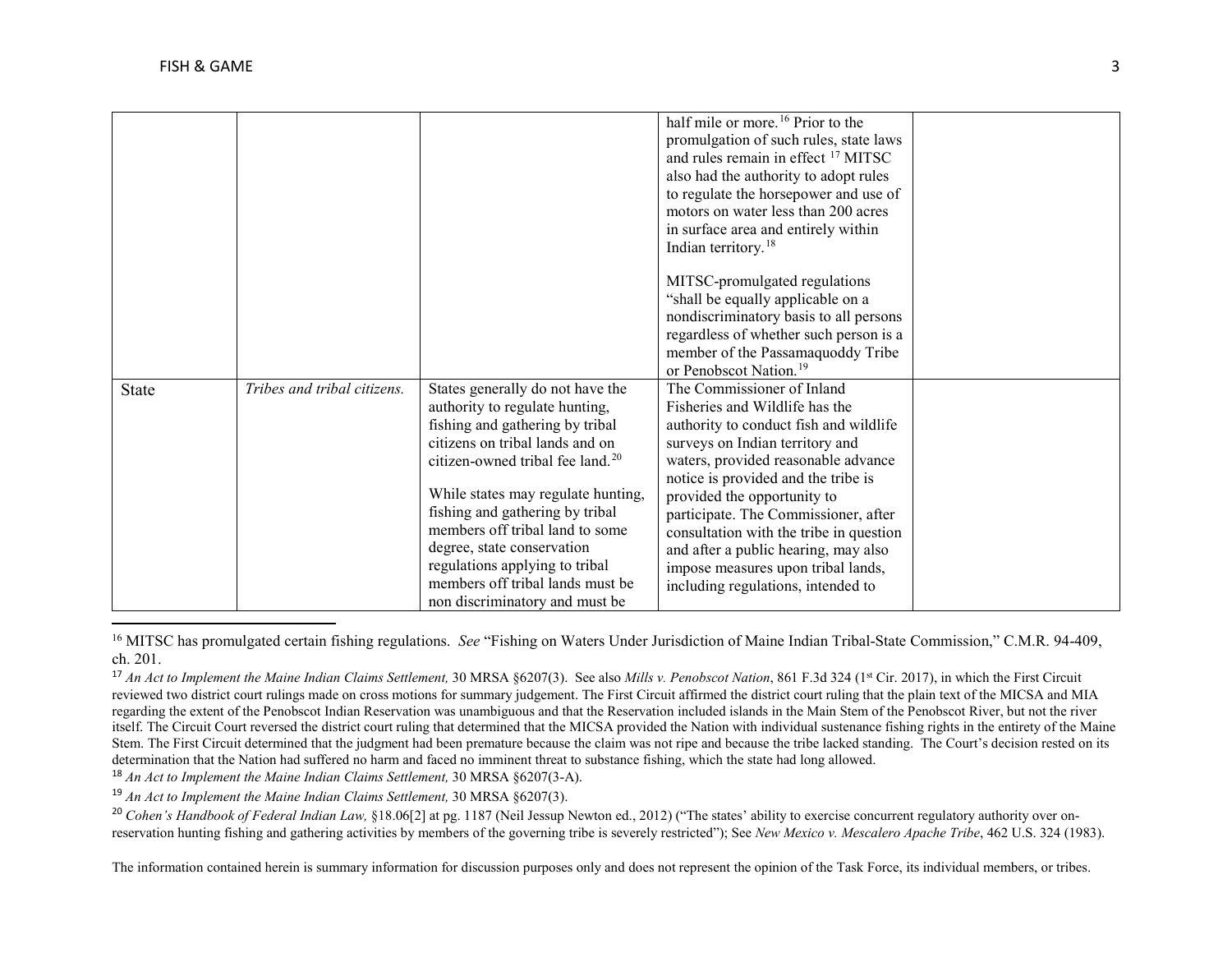<span id="page-3-6"></span><span id="page-3-5"></span><span id="page-3-4"></span><span id="page-3-3"></span><span id="page-3-2"></span><span id="page-3-1"></span><span id="page-3-0"></span>

|                       |                            | reasonable and necessary for<br>conservation <sup>21</sup> . A similar test has<br>been applied to state safety<br>regulations. <sup>22</sup>                                                                                                                                                                                                                                                                  | protect fish and wildlife stocks<br>outside tribal boundaries. <sup>23</sup>                                                                                                              |  |
|-----------------------|----------------------------|----------------------------------------------------------------------------------------------------------------------------------------------------------------------------------------------------------------------------------------------------------------------------------------------------------------------------------------------------------------------------------------------------------------|-------------------------------------------------------------------------------------------------------------------------------------------------------------------------------------------|--|
|                       | Non-tribal citizens        | States have very limited authority<br>to regulate hunting, fishing and<br>gathering on tribal land and<br>citizen-owned fee land is<br>preempted. <sup>24</sup>                                                                                                                                                                                                                                                | Fishing and hunting are regulated by<br>the state except where the Penobscot<br>or Passamaquoddy have authority as<br>described above or where MITSC has<br>authority as described above. |  |
| Federal<br>Government | Tribes and tribal citizens | The federal government has the<br>power to regulate hunting, fishing<br>and gathering by tribal citizens on<br>tribal lands and on citizen-owned<br>tribal fee land in the same manner<br>as other tribal affairs. <sup>25</sup> Though the<br>federal government has not often<br>exercised this power <sup>26</sup> , the<br>Secretary of the Interior has<br>regulated fishing off of tribal<br>lands. $27$ | Nothing in the Maine Implementing<br>Act limits federal jurisdiction.                                                                                                                     |  |
|                       | Non-tribal citizens        | The federal government has not<br>heavily exercised its power to<br>regulated hunting, fishing and                                                                                                                                                                                                                                                                                                             | Nothing in the Maine Implementing<br>Act limits federal jurisdiction.                                                                                                                     |  |

 <sup>21</sup> *Cohen's Handbook of Federal Indian Law,* §18.04[3][b] at pg. 1180 (Neil Jessup Newton ed., 2012); See *Dep't of Game v. Puyallup Tribe*, 414 U.S. 44 (1973).

<sup>22</sup> *Cohen's Handbook of Federal Indian Law,* §18.04[3][b] at pg. 1181 (Neil Jessup Newton ed., 2012); See *Confederated Tribes of the Colville Reservation v. Anderson*, 761 F. Supp. 2d 1101, 1197 (E.D. Wash. 2011). ("Using the Supreme Court's conservation-necessity standard as its guide, the Court holds that a state may enact and enforce laws regulating a tribal member's exercise of an "in common" hunting right for public-safety purposes if the law('s): 1) reasonably prevents a public-safety threat; 2) is necessary to prevent the identified public-safety threat; 3) does not discriminate against Indians; and 4) application to the Tribe is necessary in the interest of public safety.").<br><sup>23</sup> An Act to Implement the Maine Indian Claims Set

<sup>&</sup>lt;sup>24</sup> Cohen's Handbook of Federal Indian Law, §18.03[2][1] at pg. 1160 (Neil Jessup Newton ed., 2012); See New Mexico v. Mescalero Apache Tribe, 462 U.S. 324, 334 (1983) and *Antoine v. Washington*, 420 U.S. 194 (1975).

<sup>25</sup> *Cohen's Handbook of Federal Indian Law,* §18.06[3] at pg. 1189 (Neil Jessup Newton ed., 2012).

<sup>26</sup> *Cohen's Handbook of Federal Indian Law,* §18.04[3][c] at pg. 1182 (Neil Jessup Newton ed., 2012).

<sup>27</sup> *Cohen's Handbook of Federal Indian Law,* §18.06[3] at pg. 1189 (Neil Jessup Newton ed., 2012).

The information contained herein is summary information for discussion purposes only and does not represent the opinion of the Task Force, its individual members, or tribes.